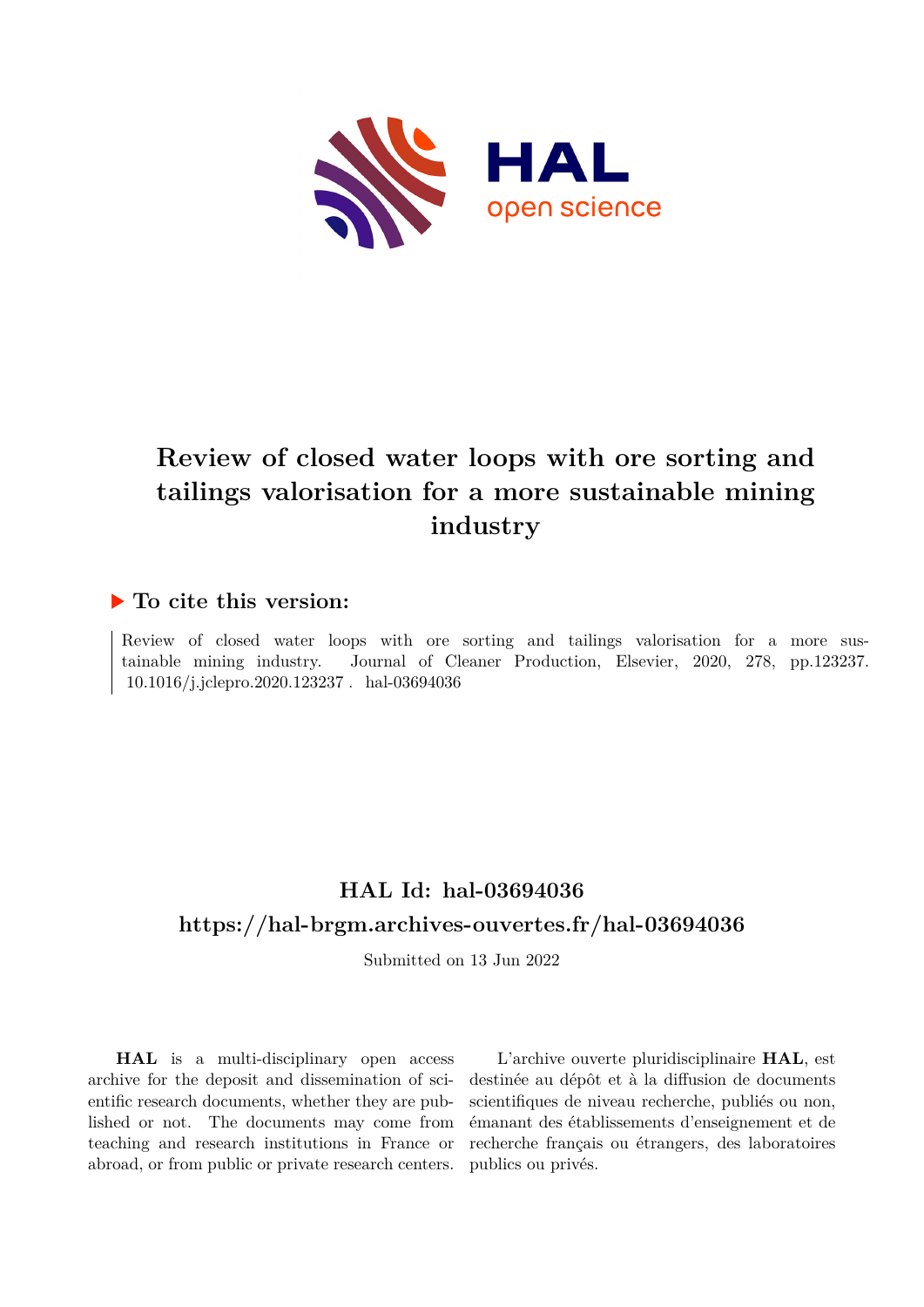[Journal of Cleaner Production 278 \(2021\) 123237](https://doi.org/10.1016/j.jclepro.2020.123237)



Contents lists available at ScienceDirect

## Journal of Cleaner Production

journal homepage: [www.elsevier.com/locate/jclepro](http://www.elsevier.com/locate/jclepro)



# Review of closed water loops with ore sorting and tailings valorisation for a more sustainable mining industry



Päivi Kinnunen <sup>a, \*</sup>, Robert Obenaus-Emler <sup>b</sup>, Jukka Raatikainen <sup>c</sup>, Sylvain Guignot <sup>d</sup>, Jordi Guimerà <sup>e</sup>, Andreas Ciroth <sup>f</sup>, Kari Heiskanen <sup>g</sup>

a VTT Technical Research Centre of Finland Ltd, Visiokatu 4, 33101, Tampere, Finland

b Montanuniversität Leoben, Franz Josef Strasse 18, 8700, Leoben, Austria

<sup>c</sup> Ima Engineering Ltd Oy, Luoteisrinne 4 A, 02770, Espoo, Finland

<sup>d</sup> BRGM, 3 Avenue Claude Guillemin, 45060, Orleans, France

<sup>e</sup> Amphos 21, Passeig Garcia I Faria 49-51 1 1, 08019, Barcelona, Spain

<sup>f</sup> GreenDelta, Kaiderdamm 13, 14057, Berlin, Germany

<sup>g</sup> Outotec Oyj, Rauhalanpuisto 9, 02230, Espoo, Finland

## article info

Article history: Received 13 January 2020 Received in revised form 23 June 2020 Accepted 6 July 2020 Available online 10 August 2020

Handling Editor: Prof. Jiri Jaromir Klemes

Keywords: Closed water loop Water recycling Geopolymer Ore sorting Sustainability Mining industry

## **ABSTRACT**

Conservation and management of freshwater resources has become a major challenge of this century. In mining, one should be able to control the quantity of water intake, as well as the volume and quality of effluents. When the water loops in mining industry are closed, new methods for water quality control and optimisation at each process step are required, which facilitates also the recovery of additional valuable elements. The tightly closed water cycles necessitate that the tailings are filtered and stacked dry. Geopolymerisation of remaining tailings has the potential to be used for water and oxygen tight covers on the deposited tailings and for mine back-fill use. Detection of ore types and their classification or sorting by their geo-metallurgical properties before and in mill feed have a significant effect on metals recovery and on the process water quality in flotation. The main objective of this paper is to review the progress made towards a new paradigm shift at mine sites to recycle water and valorise tailings for an improved environmental and economic result, and for increased social acceptance of mine operations. © 2020 The Author(s). Published by Elsevier Ltd. This is an open access article under the CC BY license [\(http://creativecommons.org/licenses/by/4.0/](http://creativecommons.org/licenses/by/4.0/)).

## Contents

| 5. |  |
|----|--|
|    |  |
|    |  |
|    |  |
|    |  |
|    |  |

4, P.O.Box 1300, 33101 Tampere, Finland.

E-mail address: [paivi.kinnunen@vtt.](mailto:paivi.kinnunen@vtt.fi)fi (P. Kinnunen).

0959-6526/© 2020 The Author(s). Published by Elsevier Ltd. This is an open access article under the CC BY license (<http://creativecommons.org/licenses/by/4.0/>).

Corresponding author. VTT Technical Research Centre of Finland Ltd, Visiokatu

<https://doi.org/10.1016/j.jclepro.2020.123237>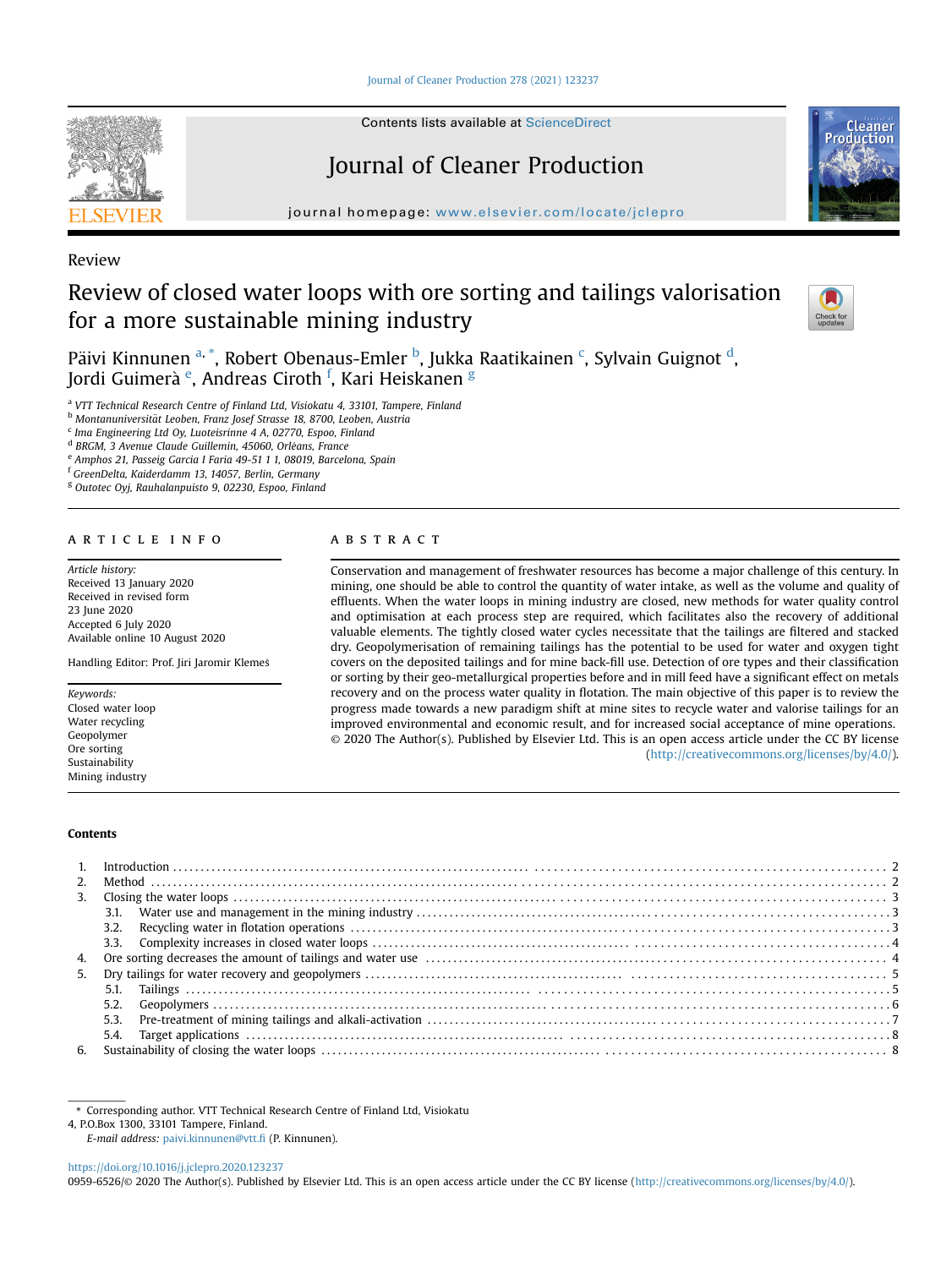## 1. Introduction

For many projects in the mining sector, access to water is critical for feasibility (Nguyen et al., 2014). Since mining is a water intensive industry, the reduction in water consumption is crucial in achieving the sustainability targets (Gunson et al., 2012). There is a clear need to recycle water in mining operations due to both operational needs and environmental benefits (Driussi and Jansz, 2006; Corin et al., 2011). Typically, various countries have discharge limits on pollutant concentrations as well as on total loads (Northey et al., 2016). In some areas, obtaining water allocation permits can be much easier than obtaining discharge permits (Thomashausen et al., 2018). Recycling of process water minimizes the release of pollutants into nearby waters and lowers the fresh water withdrawals (Lutandula and Mwana, 2014). However, recycling of water may have an impact on plant performance due to increased dissolved ions and increased ionic strength (Levay et al., 2001; Corin et al., 2011). For example, the reuse of process water can have negative or positive effects on the flotation performance and therefore the components in the water need to be assessed. There is an identified need for detailed systematic studies on process water reuse in flotation and responses of the minerals under flotation conditions (Ikumapayi and Rao, 2015).

Ore sorting and thus ore quality will affect the water quality in the subsequent flotation process (Foggiatto et al., 2014). Accurate detecting and sorting i.e. directing higher-grade and lower-grade ore (Duffy et al., 2015) or sulphide and oxidized ore types to flotation and to heap leaching leads to higher flotation recovery and better results in water circulation. Avoiding mixing of sulphide and inert waste rock in mining has significant effect in overall environmental footprint during the mine life cycle. Tools for the reduction of waste rock dilution and ore losses minimize the use of energy, water and consumables in relation to final valuable products and side rock (Lessard et al., 2016).

Tailings storage is the largest water sink in most mines (Gunson et al., 2012) with over 50% of water losses coming from the water trapped in the pores in the tailings (Donoso et al., 2013). Tailings disposal thus needs close attention in the mine water management (Gunson et al., 2012). Tailings and mine water issues should be considered simultaneously, not separately, e.g. with predictive models (Muniruzzaman et al., 2018). Waste rock can be used in novel value creating processes. The finer fractions can be used for geopolymer products as part of mine backfill or tailings area cover. They may even suit to higher value products such as wear parts. A standardized protocol addressing the water related issues in a systematic way would bring benefits both for the design of new plants and for evaluating alternatives to close water loops in already existing plants. The solutions are anticipated to influence the mining operation during the whole lifecycle, since they provide input to the planning and operations of the mine site, as well as to the closure and rehabilitation.

The end-of-pipe solutions aim at cleaning the effluents and storing the waste (Zotter, 2004). This traditional thinking is a challenge both in basic science as well as in engineering. Closedloop processes provide means to decrease companies' materials requirements significantly (Lovins et al., 1999). Generally, the process-integrated solutions increase the complexity in the production system compared to the end-of-life solutions (Zotter, 2004). There has been very little research on such complex dynamic systems, where the interactions are accounted from a systematic and holistic perspective. Furthermore, there is very scarce understanding of the final balance of a fully recycled water system. The end-of-pipe management also considers usually the effluents and wastes valueless, only accruing extra costs (Zotter, 2004). However, the water and waste streams contain value, which can be utilized. Metals content from recycled water can be recovered (Shadrunova and Orekhova, 2015). Water modified to be suitable to particular process steps will improve the economic value of the ore.

ITERAMS project (iterams.eu) develops new holistic water and waste concepts and a procedure to assess the overall sustainability of mine operations with the ultimate aim to develop a water recycling testing protocol for the mining industry. Conventionally water, ore and tailings have been considered separately from each other. When closing the water loops, the plant is technically isolated from the surrounding water systems. All water will be recycled within the plant and tailings are deposited filter dry. This complete water recycling requires a new holistic water management paradigm based on three major cornerstones: the water, ore sorting and geopolymerisation of tailings, which are discussed in the following chapters with the ambition to improve the sustainability of mining. Moreover, the transformation of current challenges related to water effluents and tailings into a business case follows the circular economy principles and can improve the overall performance of the mining sector.

## 2. Method

The review was done using the scientific literature recovered from databases and search engines, such as Google Scholar and eKnowledge Search including EbscoHost, Scopus, Science Direct, Knovel, IEEE, Springer Nature, Taylor&Francis and Wiley. Since a narrative review has a broader focus than a systematic review, it was selected as the method with the focus to find the most relevant literature from a wide range. Words such as water + recycling + mining, water + recycling + flotation, ore sorting, geopolymer, mining  $+$  sustainability  $+$  environmental were used in the search. Since the literature was selected based on the title and a short description, it is possible that some relevant literature was not retrieved from the search. Publications were searched only in English.

Typically in the literature, water, ore and tailings have been considered separately from each other. We have mapped the content of the literature into three main groups. Section 3 collects information on water use of mining, closing the water loops and water closure effects on flotation. Section 4 describes the possibilities to decrease the amount of tailings and water use via ore sorting. Section 5 focuses on getting the tailings dry in order to recover the water content for water recycling and the mineral residue to be used as geopolymers in various applications. Sustainability aspects of closed water loops and the importance of first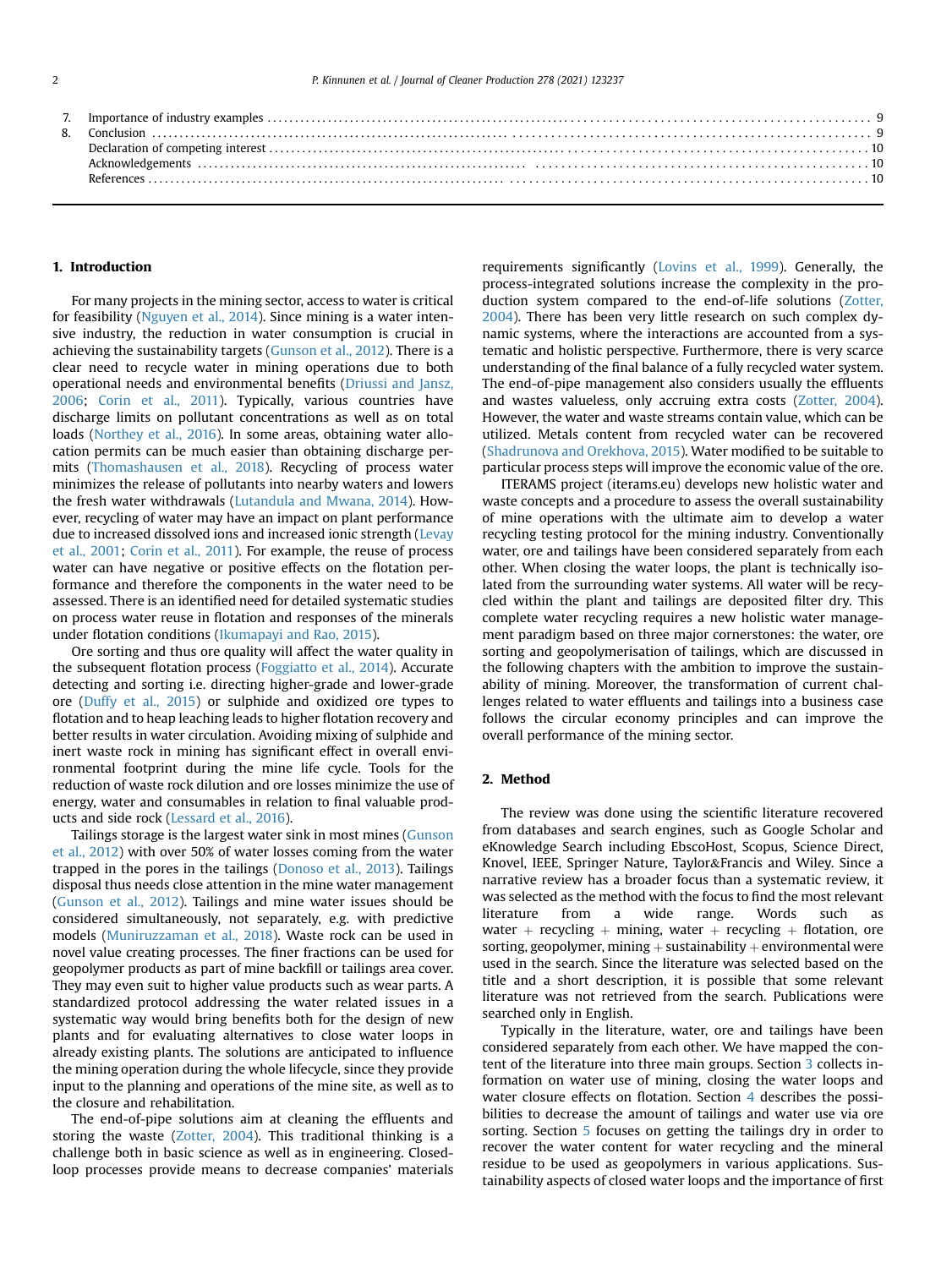industrial examples are highlighted in sections 6 and 7, respectively. Finally, we have integrated the three topics into one holistic water recycling paradigm for mining industry.

## 3. Closing the water loops

## 3.1. Water use and management in the mining industry

Conservation and management of freshwater resources has become a major challenge of our societies globally. Mining operations are not the biggest users of water in the global scale. Around  $1-2%$  of the total water consumption in the USA, Canada and Australia is due to the mining industry (Norgate and Lovel, 2004; Gordon-Smith, 2012; USGS, 2013). However, the local usage of water of the mining industry can be very high, even dominating (Northey et al., 2016). For example, approximately 65% of water is used in mining operations in the arid Antofagasta area in Chile (Donoso et al., 2013). The amount of water used for mining operations is expected to further increase with subsequent decrease in the ore grades and increase of metals demand (Mudd, 2010), and in some areas there can be incentives to look for alternative water sources (Northey et al., 2017). Seawater sourced from dozens of kilometres has been used in some mining areas (Ihle and Kraht, 2018). For example, Las Luces plant in Chile has used only seawater and no fresh water for fifteen years (Moreno et al., 2011).

The first industrial trials in the mining sector to evaluate and implement fresh-water saving technologies started already in 1970's with the increasing pressure put on the industry by the limited availability of water, civil actions, government regulations, and the corporate sustainability policies and goals (Bailey, 1970; Pickett and Joe, 1974). Since then, the pressure to save more water and to build zero-emission concentrators has become even more critical due to further depletion of freshwater resources, competition by other industries, farmers, local communities and environmental pollution issues (Ridoutt and Pfister, 2010). The issue is all the more acute for the mining sector since a given plant needs to secure a stable water supply (Thomashausen et al., 2018) and limit the volume of its discharges (Mudd, 2010), whilst it is not able to change its location to adapt to the regional water composition and availability (Askham and Van der Poll, 2017). Hence, the economic value of water depends on water availability at the site (Ossa-Moreno et al., 2018). Different mining sites in various climatic areas face challenges of too much or too little water (Gao et al., 2017) leading to either insufficient water for production or discharges during the rainfalls (Kunz and Moran, 2016). Many mines also experience both water scarcity and excess water at various times (Ossa-Moreno et al., 2018). As a result, the clear majority of the mining companies analyzed in the study of Askham and Van der Poll (2017) had reduction targets for water consumption, because the water crisis can have a far more significant effect on the business of mining companies in the future than has been anticipated.

The process-integrated solutions tend to significantly increase the complexity of the process compared to the end-of-pipe technologies (Zotter, 2004). The approach behind any attempt at increasing the water recirculation rate at a given mining plant must integrate several interrelated variables (Levay et al., 2001). The availability status of water, as a scarce or an abundant resource, is frequently the first item to consider. It is defined by the surrounding environment of the mine in terms of hydrogeological setting and climatic conditions, but also by diverse competitive uses. Inside the plant itself, water streams of various qualities and volumes are handled: i) fresh water from the pits or from surrounding watercourses, ii) process waters produced during the plant operation, which have to be treated before discharge, and iii)

wastewaters from tailings deposits, dams and seepage waters, which may, or may not, need treatment (Kauppila et al., 2011). When treatments are needed, they have to be designed based on the quality of water, bearing in mind that quality is defined by the chemical composition of the water as well as the specifications of the process unit where it is recirculated (DWAF, 2006a). In addition to the water requirements of unit operations, evaporation, seepage or retention in tailings and concentrates occur (Gunson et al., 2012; Ihle and Kraht, 2017).

The most important aspect in water recirculation is to ensure that the quality of process waters is kept constant (Slatter et al., 2009). Managers in mining sites have knowledge of water use in their department, but often lack the knowledge of the effects of water quality and quantity on the production chain (upstream and downstream). Often, the water flows at the site are not accurately known, and additional monitoring should be conducted to better understand the water usage (Kunz and Moran, 2016.) New technologies and solutions to meet the water issues targeting closed water loops are needed in the mining operations.

#### 3.2. Recycling water in flotation operations

Flotation is the most common method used for concentrating the ore and it is one of the biggest water consuming unit processes in the mine (Gunson et al., 2012). According to Donoso et al. (2013), over 70% of water in the copper mining operations in Chile is consumed in flotation. A pre-processing step before flotation is to grind the ore with water to a particle size where the different minerals become liberated. The solids density in flotation is typically 25–35% by mass. As a result, approximately  $1.9-3.0$  m<sup>3</sup> of water per tonne of processed ore is needed in flotation, if water is not reused or recycled (Gunson et al., 2012). The particle surface properties are crucial for successful separation in flotation. Collectors are used to enhance hydrophobicity of valuable minerals, whereas depressants are used to get the gangue particles hydrophilic. Frothing agents are utilized for stable froth needed in the transportation and recovery of valuables. Changes in the composition of the pulp may have an effect on the behaviour of flotation reagents (Moimane et al., 2016). Froth flotation is affected by the quality of the water as it employs the different surface properties (hydrophobicity) of the minerals in order to separate them. Flotation is also sensitive to fluctuations in water quality, so the fluctuations should be diminished (Levay, 2001; Muzenda, 2010).

Without recirculation, complex physicochemical, concentration-dependent and transient-time interactions already take place at the flotation stage between the dissolved inorganic and organic reagents, the colloidal species, the microorganisms and the solid-liquid and gas-liquid interfaces, all mediated by pH, redox potential, electrical conductivity and temperature (Levay et al., 2001). The direct consequence of recycling water in the process is the increase of the ionic concentration over time. Previous research has shown both positive and negative effects of water recycling and increased ionic concentration on flotation.

In the studies of Xu et al. (2012), the zinc concentrate, tailings waters and effluent had a negative effect on the flotation of galena, whereas lead concentrate water showed positive effects on flotation. Positive effects of water recycling were shown in the studies of Ikumapayi and Rao (2015), in which chalcopyrite, galena and sphalerite recoveries were higher in reused process water compared to tap water. In the study of Nuorivaara et al. (2019), pyrite flotation from tailings remained unaffected throughout ten cycles using recycled water, even though the concentrations of several elements increased over time. Rabieh et al. (2017) had no clear effect of water quality on the flotation of pyrite between tap water and synthetic process water. However, most of the studies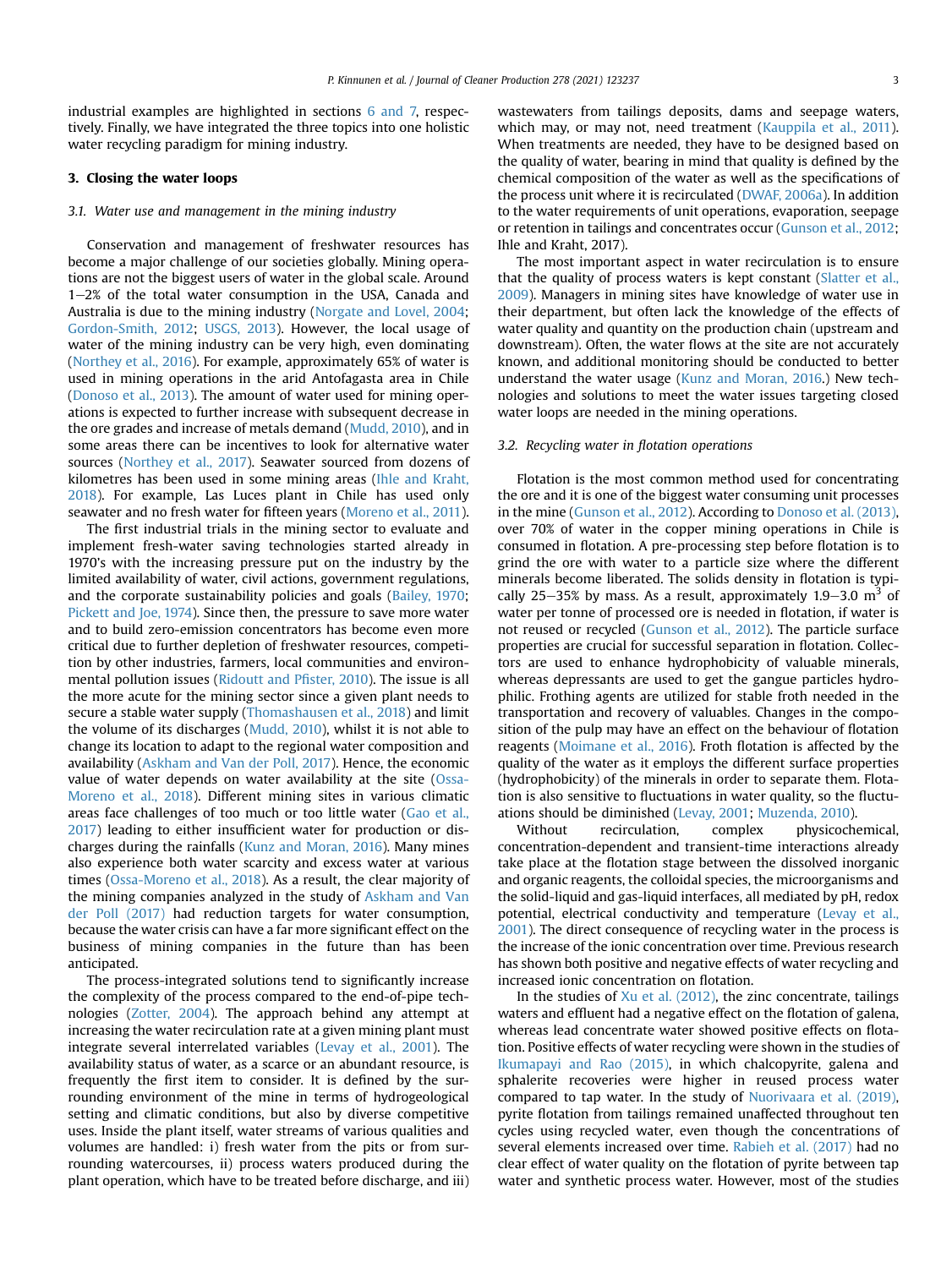have shown negative effects on flotation with recycled water. Ikumapayi et al. (2012) studied the effect of calcium and sulphate ions on the flotation of galena, since these ions are very common elements in the process water, when sulphide minerals are floated. Calcium was shown to adsorb onto the surfaces, which would reduce the xanthate adsorption on galena and affected its flotation in a negative way (Ikumapayi et al., 2012). Gypsum in the recycled water has shown to decrease the flotation recovery in sphalerite flotation due to retarded uptake of copper and SIPX (Deng et al., 2013). Also Moimane et al. (2016) showed that a change in ionic strength of the plant water had an effect on the behaviour of xanthate. A competitive adsorption of xanthate ions and cations on the mineral surface was suggested (Moimane et al., 2016). In the tests of Lutandula and Mwana (2014), bicarbonate ions in the recycled water clearly disturbed the flotation process of oxidized ores of copper and cobalt. Bicarbonate ions increase the recovery of minerals from the gangue and depress the minerals containing the metals of interest. The presence of bicarbonate ions also overconsumes reagents through oxidation (Lutandula and Mwana, 2014). The accumulation of thiosulphate ions has been shown to decrease copper and cobalt recovery in the flotation of oxidized ore. Thiosulphate ions deplete dissolved oxygen content from the pulp and alter mineral surface properties and potentially also contribute to the dissolution (Shengo et al., 2014). Corin et al. (2011) have suggested a maximum ionic strength, after which the effects become constant and stable. The up to 3-fold increase in ionic strength did not affect the recovery of sulphide minerals in their studies, but the grades slightly decreased as a result of more naturally floatable gangue introduction to the final concentrate (Corin et al., 2011).

In addition to the accumulation of chemical components, there is a clear need to understand the potential accumulation of microorganisms and their effects on the closed water system (Levay et al., 2001). According to Liu et al. (2013), there is a lack of understanding of the risks of microbiology on flotation efficiency. They showed the decrease in flotation efficiency in the presence of microorganisms in the water. Bacteria-laden water can be received, when using e.g. treated effluent in the processes (Liu et al., 2013) or bacteria may start to accumulate, when the water is recycled in the process. On the other hand, microorganisms may also bring positive effects to the flotation.

#### 3.3. Complexity increases in closed water loops

Creating recycling water loops somewhere in the process will increase the magnitude of the interactions in the floated slurry, as well as decrease the residence time of the water storage before reuse  $-$  from weeks or months to hours  $-$  so that water will be out of the thermodynamic equilibrium (Muzenda, 2010). In addition, the local hydrogeological and climatic setting of the mine can also modify the composition of the recycled water. For instance, snowmelt and rain precipitation will dilute the waters pumped back from a tailings dam to the process plant.

In this context, closing the water loop turns into a loss of information and understanding on what flows inside and outside a given plant (VTT, 2016). The objective is then to determine how much and which kind of water can be extracted from (or discharged to) the surrounding water resources, stored or recirculated internally, and in which internal unit operations. While this objective may appear to be challenged by the fact that every mine operation faces site-specific issues, there are ways to progress on the issues. The first one is the development of causal loop diagrams to qualitatively model the aspects relevant for the sustainability in the specific mine site (Di Noi and Ciroth, 2018). These diagrams help to understand the interrelations in the mine, with a changed water regime, and to focus detailed analyses on those areas that are important. One first choice for detailed models are numerical models for a proper water accounting at the mine scale. Such models would allow (i) establishing water mass balances, (ii) predicting the accumulation of elements in the recycled water (Westerstrand and Öhlander, 2011), (iii) relating the quality of water to the kinetics and recoveries of flotation units, and (iv) providing technological water treatment options to reach the optimal water compositions. This development would represent a conceptual shift in the way the water issue is dealt in mine operations, from a conventional deterministic approach  $-$  systematic and separate studies of the effect of each process component to infer predictive laws  $-$  to a systemic approach, considering the water system in its totality and its own dynamics.

In turn, this important aspect requires proper water metering technologies and methods, such as on-line cost-effective sensors, followed by their commissioning on the process lines (DWAF, 2006b). The sensors do not need to be very accurate, but they must provide almost real-time information of relevant data, such as the conductivity value or the concentration in colloids, whilst withstanding the rough conditions of the industrial processes.

#### 4. Ore sorting decreases the amount of tailings and water use

Ore has a crucial effect on water and tailings quality. Ore sorting targets to remove the non-valuable material in the beginning at a coarse particle size to avoid the processing of barren material below the cut-off grade, where the processing would cost more than the value of the metal (Duffy et al., 2015; Gülcan and Gülsoy, 2017). Sorting subsequently reduces the amount of material to be milled and thus the energy costs (Lessard et al., 2014). If we consider the fact that comminution has an energy efficiency of approximately  $1-2\%$  (Donoso et al., 2013), most of the energy is consumed for inefficiencies. Ore characteristics affect the possibility to use ore sorting. If valuable minerals have the preferential mineralization, then the sorting is likely effective (Foggiatto et al., 2014). For example, in Somincor before the grade control, approximately 20% of waste was processed as ore, and also approximately 20% of ore was considered as waste (Duffy et al., 2015). In the sorting tests of Grotowski and Witecki (2017) in the Rudna mine, ore sorting was evaluated to be able to remove  $20-30\%$  of ore calculated as final tailings resulting in  $70-80%$  primary ore mass in flotation with minor copper losses in tailings.

The amount of waste rock is expected to increase exponentially, since the ratio of excavated waste rock to valuable metals has increased over time (Mudd, 2010). Ore sorting results in highergrade feed material sent to flotation and in minimization of waste (Cutmore et al., 1998; Lessard et al., 2014), reduces the water consumption at the beneficiation plant, enables selective beneficiation and produces coarse dry waste (Foggiatto et al., 2014). When the head grade of the feed increases, energy, water and reagent consumption decrease (Lessard et al., 2016). Water consumption per ton of product decreases, when less tons of ore at a higher grade are processed. This results also in the decreased production of wet tailings (Duffy et al., 2015). The ore sorting test work needs to take into account all processing circuit stages, since the ore sorting can influence recoveries in flotation, when the contaminants are removed into the waste in sorting (Foggiatto et al., 2014).

Typically, the mines blend out the ore variation on purpose to make a stable feed to the plant (Duffy et al., 2015) despite the potential benefits of sorting. In many mines, ore variability causes surprises in mining (Ashley and Callow, 2000) and in estimated reconciliation resulting in big variations in metals recovery in the flotation. Even in cases where the monthly grades of a mine are at estimated levels, the daily ore types and ore geo-metallurgy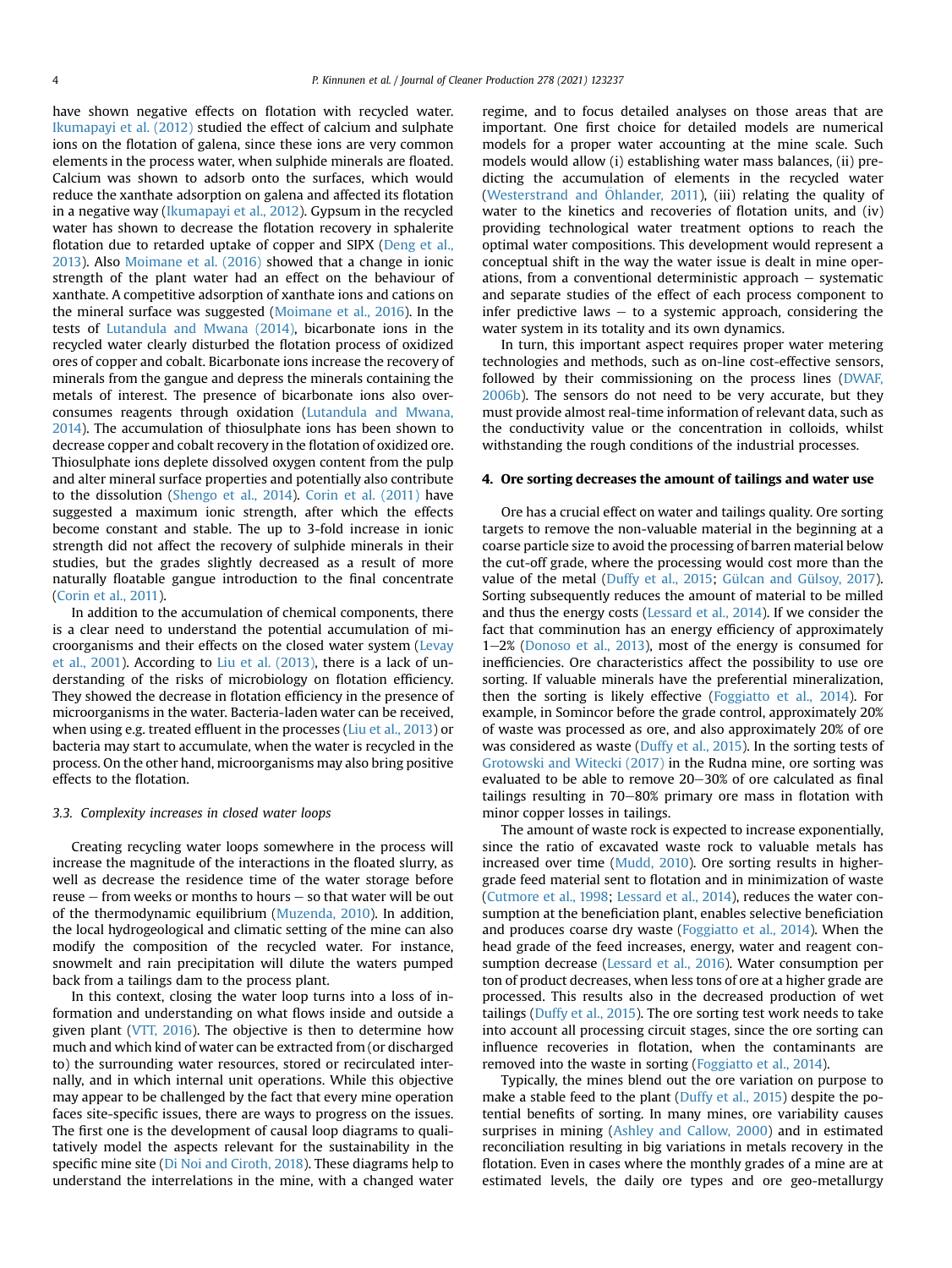variations are continuously challenging in flotation and the concentrate in smelter feed is not consistent. Today, sensors and automation in flotation plants have helped to reach levels at which metallurgists are able to adjust metals recovery to optimum in cases, where ore grades are known and consistent. However, even when best conventional mining methods are used, ore types and their variability cause problems. The solution is typically based on bigger (if possible) intermediate piles at the rom pad, which are mixed into the crusher with the best estimation. First indication is on-line analysis assays in flotation feed, if the grade is not the desired one.

Ore sorting technologies include X-ray fluorescence, X-ray transmission, and radiometric and optical sorting (Lessard et al., 2016). In modern mining, ore is characterized with very sophisticated and accurate geo-physical and geo-metallurgical methods even before the decisions to start the mining are made. Later, geological data and feasibility studies give good estimates for the ore types and grades and ore location with inherent estimated amount of side rock and dilution. Desired results are confirmed in feasibility studies with the ore. However, such studies are very difficult to perform with the material including ore variability and side rock dilution. Mining and refining methods and equipment are designed, and the whole operation commissioned and ramped up in few years. The mine operation is monitored with best practices and flotation process is automatically monitored and controlled to get optimum metallurgical recovery.

The difference between the concentrator and mining control is obvious (Ashley and Callow, 2000). Sensors and on-line control of the ore quality along the mining process are missing almost completely, even though continuous ore sorting is a mature technology. The understanding of the implementation and economic impact of ore sorters is lacking (Lessard et al., 2016). Mining equipment (drills, loading machines, trucks) are monitored with sophisticated sensors, and data from machine is sent in real-time to local supervisors or to the control room at the head office. The valuable ore quality is based on early estimates and sparse data from the ore benches, which are mined. The ambition is to study and develop methods to accurately monitor and sense in real-time ore and ore types (and waste and waste types) and their geometallurgical properties along the mining process from mine benches to the flotation feed. The aim is also to minimize the use of energy, water and consumables in relation to final valuable products by being able to physically manipulate the mill feed stream properties. There is a need to study and develop methods to accurately analyze ore grade in benches with 3D data to be able to optimize blasting, to estimate ore movement, grade and location in the muck-pile, to monitor ore loading into the crusher and to the mill feed and to the flotation, thus providing valuable on-line realtime information for forward control in grinding and in flotation.

Currently, there are no methods for the economic analysis of ore losses. Fig. 1 shows the results of the ore sorting campaign conducted in a sulphidic mineral mine in Finland. The ore loss is 5%– 10% at contact, and as the waste quality is not known, some sulphide waste is piled wrongly in the inert waste area. This latter case may eventually lead to contaminated water leaks in the environment. Further, economics of ore pre-concentration is studied by analyzing ore feed variations immediately after the primary crusher. Fig. 1 shows that the occasional truckloads of below cut-off ore are being fed into the process. The other more frequent situation is that too conservative loading of ore leads to ore losses and possible misplacement of waste types. Low-grade truckloads contain low-level ore, which is not economic to process. Low-grade ore can be sorted out with bulk ore sorting method. Economic calculations can be done to estimate, how much below cut-off ore can be sorted out, and how much higher ore grade is in the feed. When considering the positive possibilities associated with ore sorting, the technology adoption of ore sorting has been surprisingly slow (Lessard et al., 2016).

## 5. Dry tailings for water recovery and geopolymers

Closing water loops in the processing plant requires that the mining operation has to deal with dry tailings as a consequence. For sulphidic ores (and sulphidic host rock) a subaerial deposition (i.e. dry deposition) of tailings will lead to oxidation of the sulphides and to the subsequent formation of acid mine drainage. Therefore, the deposition of these tailings is one of the major challenges when closing water loops in the mineral processing plant. However, in case the tailings contain considerable amounts of aluminium and silicon, they could be used as solid precursor materials for alkaliactivated materials or geopolymers. As a result, these tailings can be used for various applications rather than being deposited as a waste material. Besides an ecological benefit, this could also result in an additional economic value of the tailings management.

#### 5.1. Tailings

The mining industry is the largest producer of waste globally with 51 billion tonnes of waste rock and 14 billion tonnes of fine particle (less than 120 µm) tailings in 2010 (Jones and Boger, 2012). Since the ores are getting lower grade, the amount of tailings production is going to go up (Jones and Boger, 2012; Adiansyah et al., 2015). Tailings is the non-economical part (Adiansyah et al., 2015) removed from the valuable part of the ore. Tailings contain different soluble species such as dissolved metals and reagents depending on the ore type and selected production process (Edraki et al., 2014; Wang et al., 2014). Fresh tailings often contain silicates, carbonates and sulphides (Lindsay et al., 2015). Tailings slurry can be disposed into lagoons, ponds or mine sites, where the separation of solids and process water proceeds under gravity (Wang et al., 2014). Tailings have the potential to release acidity and heavy metals into the environment resulting in concerns of the tailings dam stability (BRGM, 2001; Simate and Ndlovu, 2014; Asif and Chen, 2016). Wang et al. (2014) noted, that even though the role of tailings processing management may be minor related to the operation's OPEX and CAPEX, tailings are a significant liability issue to the mining companies. New approaches are needed to prevent the challenges related to tailings storage and to recover the potential business value related to tailings (Kinnunen and Kaksonen, 2019).

Removing water from the tailings and recycling are steps forward in sustainable mining (Jones and Bogar, 2012). Most mines use the conventional disposal method for tailings in the tailings dam requiring a significant content of water. In addition to conventional tailings, there are also technologies and existing applications for thickened tailings and tailings paste (Adiansyah et al., 2015.). Moolman and Vietti  $(2012)$  considered 50-59% solids as conventional tailings,  $60-70\%$  solids as thickened tailings, and >70% solids as paste. The advantages of removing to thickened tailings are the recovery of water and process reagents, as well as the possibility for mine backfill, reduction in acid mine drainage potential and risk for a dam failure (Jones and Bogar, 2012). Reducing the water content in the tailings is a possibility to increase water efficiency and recycling and subsequently reduce the risks associated with dam failures (Adiansyah et al., 2015). Based on the work of Ihle and Kraht (2017), the production of thickened tailings and the corresponding recovery of more water is a more energy efficient option compared to the production of conventional tailings with the needed water make-up. The use of paste or thickened tailings could also result in the elimination of a significant part of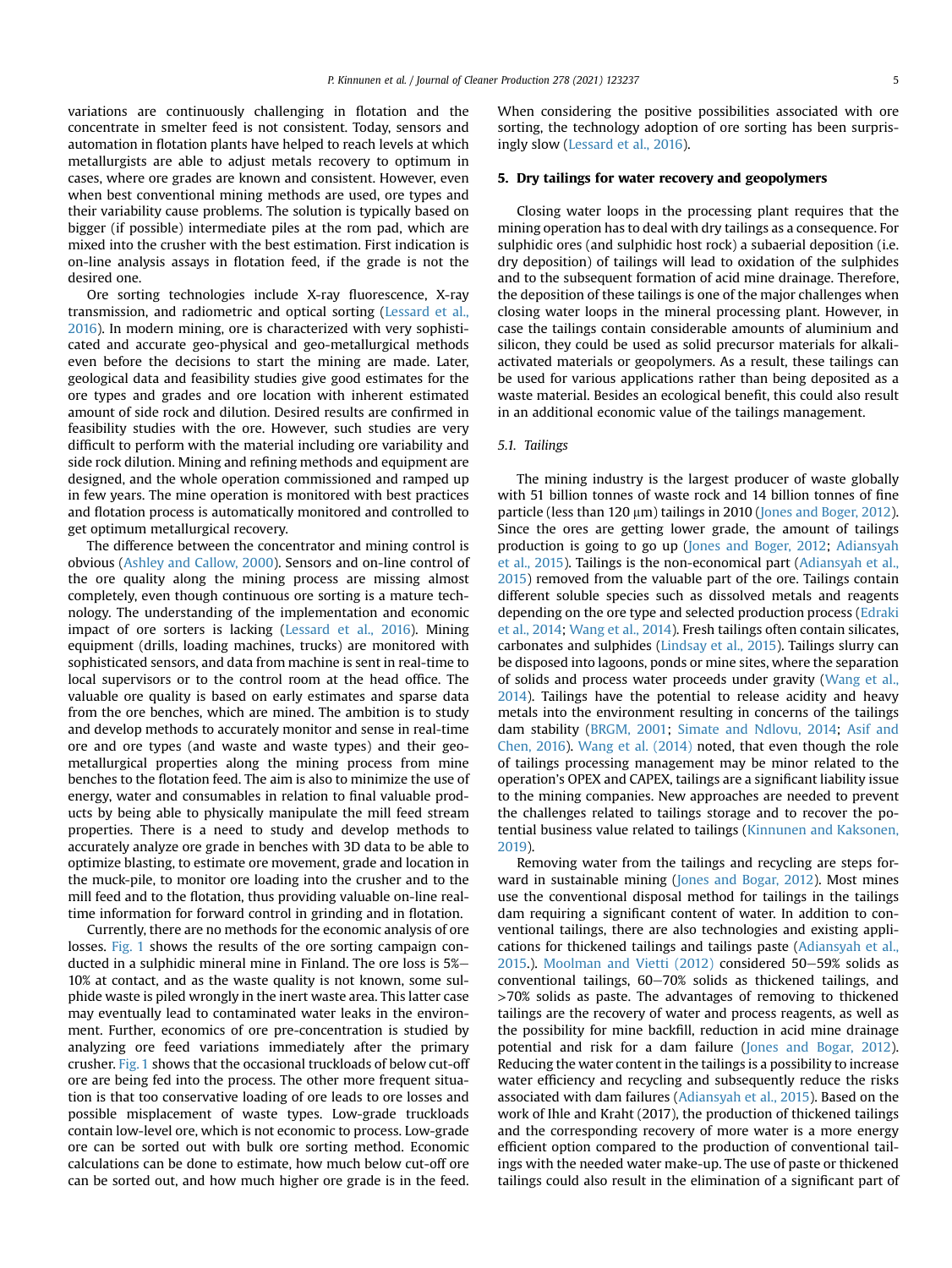



Fig. 1. a) Study on metal content (%) during 24 h period showing 1 min (light blue) and 60 min (dark blue) floating average from primary crushed ore. b) During six morning hours 3 truckloads could have been sorted out, representing about 10% of total feed (1 load high grade HG, 3 loads low grade LG). Arrow in the figure shows approximately the time in which one of those truckloads is processed in the Primary Gyratory crusher. (For interpretation of the references to colour in this figure legend, the reader is referred to the Web version of this article.)

the tailings ponds (Jones and Bogar, 2012). As the water and electricity costs are expected to increase, the high-density tailings disposal options are getting more interesting and economical (Moolman and Vietti, 2012).

## 5.2. Geopolymers

When a solid material gets in contact with a solution, various elements can be dissolved from the solid material. If e.g. aluminium or silicon is present in the solid, an alkaline solution can dissolve these elements. The relative amount of dissolved species depends on the stability of the solid phase in which the specific element is incorporated. As an example, silicon dissolves rather easily from a glassy structure, whereas it is almost insoluble in the form of quartz with a three-dimensional network structure. Therefore, besides the chemical composition of a material, the mineralogical composition is crucial for the dissolution of certain species in alkaline conditions. Regarding the dissolution behaviour of naturally occurring raw materials containing aluminium and silicon, natural calcined clays are the most suitable precursor materials for geopolymers. Furthermore, ground granulated blast furnace slag and various fly ashes are materials with a favourable dissolution of aluminium and silicon. Depending on their chemical and mineralogical composition, other industrial waste materials (e.g. smelter slags, mine tailings, sludges) might be acceptable precursor materials for alkaliactivated materials under certain circumstances or additional treatment (e.g. mechanical, chemical, or thermal activation).

When dissolved in an alkaline solution, Al and Si are in tetrahedral coordination and can precipitate as aluminosilicate monomers when saturation limits are reached. These monomers can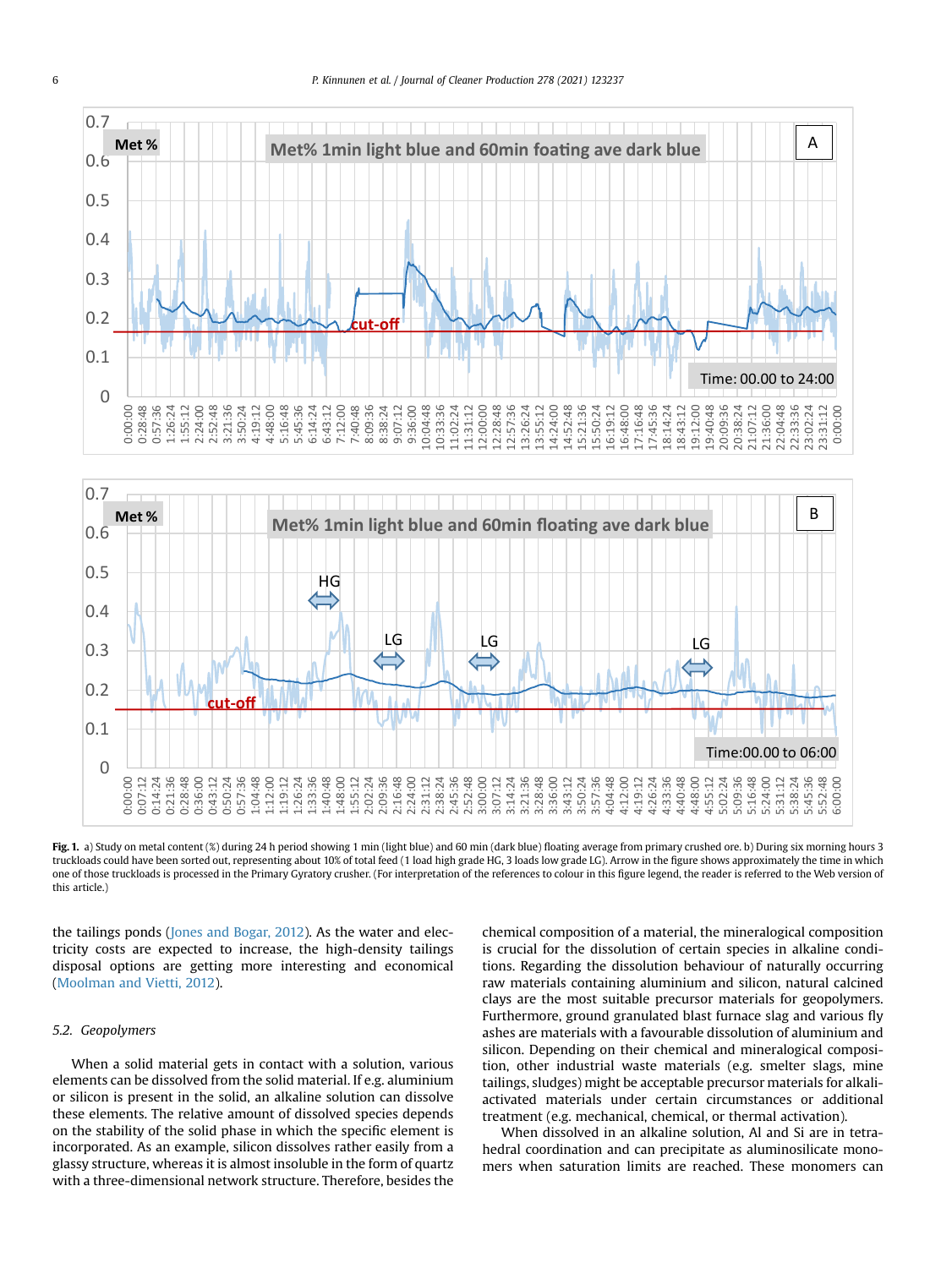further condense into more complex structures to form 2D or even 3D aluminosilicate structures by further forming  $Si-O-Si$  or Si-O-Al bonds. The negative charge of the  $AlO<sub>4</sub>$  tetrahedra is counterbalanced by alkali cations within the cavities of the network structure. The resulting precipitates can be considered a nano gel similar to the calcium-silicate-hydrates that form when an Ordinary Portland cement (OPC) is mixed with water. As a result, the material develops strength comparable to OPC. In contrast to hydrated OPC, alkali-activated materials and geopolymers can show more rapid setting and hardening and have the ability to incorporate toxic metal ions into the structure. They can therefore be used to stabilize potentially hazardous substances. Furthermore, the resulting materials show an improved resistance to elevated temperatures and acidic conditions compared to OPC (Glukhovsky, 1994; Davidovits, 1994). The process of geopolymerisation using an aluminosilicate raw material is schematically shown in Fig. 2 (Obenaus-Emler et al., 2017).

Initially, when geopolymers were invented, metakaolin (i.e. calcined kaolinite) and fly ash were used as the only solid precursors. In the past years, numerous other mineral raw material sources (e.g. natural minerals, calcium rich fly ash, metallurgical byproducts as well as their mixtures) have been investigated as precursors for alkali-activated materials and geopolymers (Rao and Liu, 2015). With these alternative raw materials, other chemical species are introduced into the process of dissolution and precipitation. The main difference between a geopolymer and an alkaliactivated material is the chemical composition of the resulting precipitate, where geopolymers are viewed as a subset of alkaliactivated materials in many instances. Geopolymer precipitates are highly coordinated and almost exclusively aluminosilicates with a very distinct chemical composition - in order to enable the formation of a network structure, the amount of reactive calcium has to be low. Alkali-activated materials in general can also show lower coordinated structures, like chain structures (Provis, 2014). The precipitates in a geopolymer have a chemical composition with a ratio of M:Al:Si of roughly 1:1:4, where M represents an alkali element, and show an aluminosilicate network structure. The precipitates of alkali-activated materials are considered to have a wider compositional range and also incorporate other chemical species, like Calcium, into the structure.

The principle of alkali-activation has been tested as a possible mechanism for the valorisation of mine tailings as well as a route to immobilise heavy metals often contained in tailings. Since the host rock of many mining operations contain aluminosilicates at least to some extent, the tailings of these mineral processing plants may show potential to be alkali-activated. Depending on the mineralogical origin of Al and Si in the tailings, the original rock itself might not show a favourable dissolution behaviour of these crucial elements. However, the fine particle size distribution of the tailings is advantageous for dissolution mechanisms compared to the natural rock. Additionally, the reactivity of fine ground material can be more easily and economically enhanced by e.g. a thermal process step, since an additional grinding might not be necessary.

When thinking of an active mining operation, the resulting alkali-activated materials are best used directly at the mine site, since further valorisation as e.g. construction material might be uneconomic due to the distance of most mining operations to potential end-consumers. Primary possible applications of such materials are backfill for underground cavities and surface covers for tailings or waste rock storage facilities. However, when economically and technically feasible, the principle of alkali-activated tailings can also be applied for construction purposes at the mine site or elsewhere potentially generating additional value from the tailings. From the perspective of the mine operator, the best-case scenario is a complete valorisation of the tailings, preferably with no deposition at the surface level. If a deposition at the surface cannot be avoided (as for example for open pit mines), shielding the potentially problematic sulphidic tailings from environmental conditions by using covers made of alkali-activated materials, seems to be a very promising and sustainable solution. As a result, current and future mining operations will be more ecologically friendly and sustainable. Considering future regulations regarding mining, this will most likely also lead to economically more feasible solutions for many mining operations.

## 5.3. Pre-treatment of mining tailings and alkali-activation

When evaluating the valorisation potential of a specific mineral waste material as a precursor for alkali-activated materials or geopolymers, the following key parameters can be considered crucial: the amount of reactive aluminium and silicon when in contact with an alkaline activator solution, the amount of other elements such as Ca, Mg or Fe, the amount of glassy phase, as well as the particle size distribution of the material. For the formation of geopolymer precipitates, the molar ratio of silicon to aluminium that can be dissolved is of great importance and should preferably be between 2.5 and 4 (Davidovits, 1994). However, certain applications at the mine site do not require a high compressive strength and therefore a wider range regarding chemical composition can be tolerated. Furthermore, the presence of calcium in the tailings might be favourable, since calcium can contribute to the polymerisation of aluminosilicates by linking individual chains to form more complex aluminosilicate structures or alternatively lead to the formation of calcium-silicate hydrate gels as for OPC, especially



Fig. 2. Geopolymerisation of an aluminosilicate raw material. An alkaline solution dissolves aluminium and silicon ions that have a tetrahedral coordination in the solution. When the solubility limit is reached, aluminosilicate monomers precipitate the condense into more complex structure to form a solid network structure in the end. (For interpretation of the references to colour in this figure legend, the reader is referred to the Web version of this article.)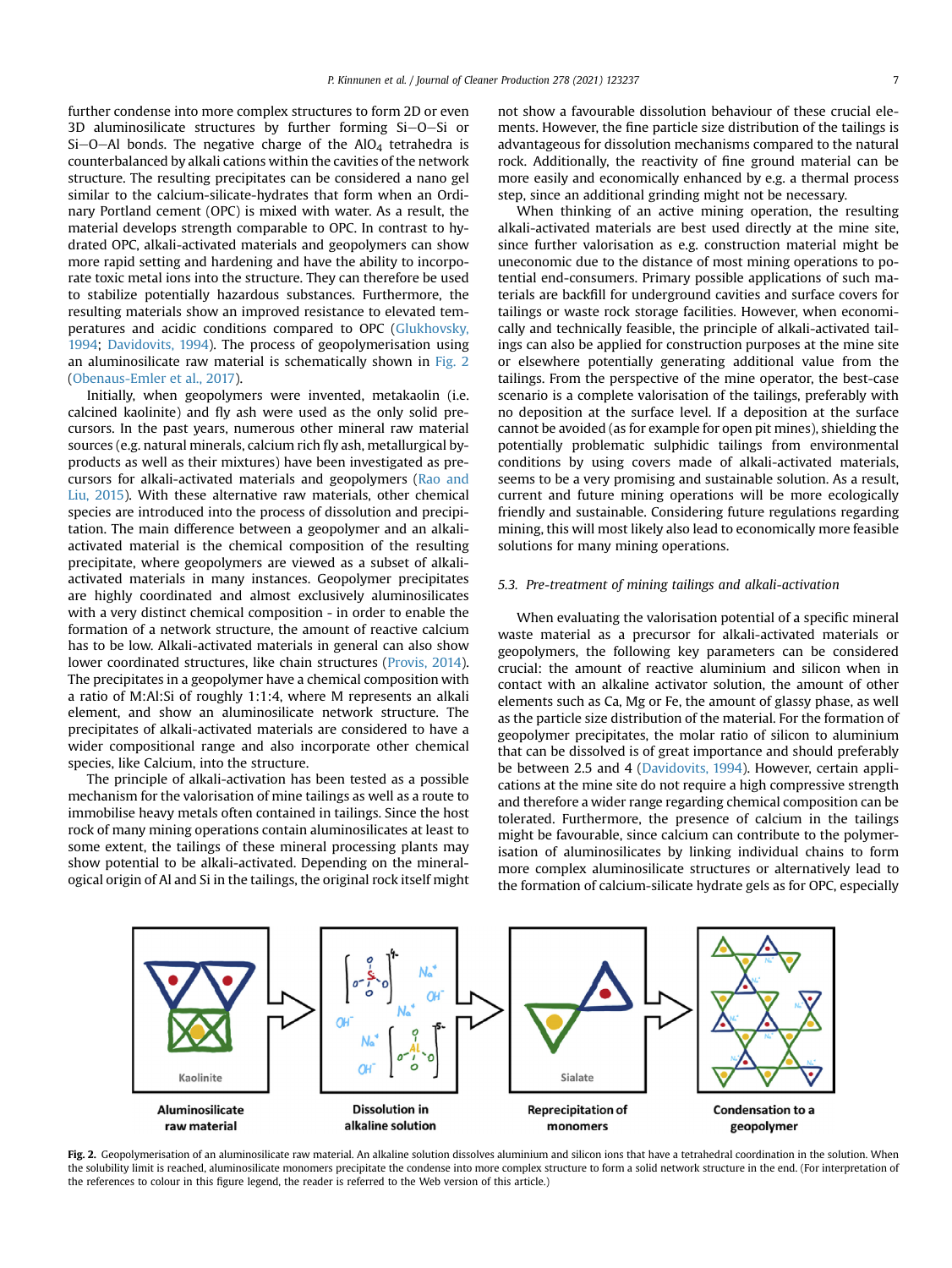when the amount of reactive aluminium is low. As a consequence, the ratio of reactive silicon to aluminium can also be higher for mine tailings, when calcium is available in a reactive form in the tailings (Rao and Liu, 2015). Mine tailings that only have very little amount of reactive aluminium can still be used for alkali-activated materials or even geopolymers, when an appropriate amount of reactive silicon is present and aluminium is introduced into the alkali-activated material by the addition of external sources, especially alkali aluminate solutions.

In general, mine tailings contain a high variety of minerals, of which not all might be able to contribute to the formation of appropriate precipitates, when alkali-activated in their original form. However, pre-treatment of the tailings could increase the reactivity and thus contribute to the formation of precipitates and strength. The dissolution of relevant species not only depends on its mineralogical heritage, but additionally on the reactive surface area of these minerals. Therefore, the particle size distribution of individual minerals, as well as their liberation degree need to be studied to facilitate the selection and application of additional mineral processing steps (e.g. grinding, classification, additional flotation steps) to further increase the reactivity of the tailings, if necessary. Other options to increase the reactivity are thermal or thermo-chemical process routes. However, such additional operations will most likely require further capital investment at the mine site and are only considered, if other methods do not have a crucial impact on the use of the mine tailings as precursors for alkaliactivated materials. Due to the complex host rock composition of many mines, it is likely that different methods for increasing the reactivity of different particle size fractions might be advantageous  $-$  e.g. coarser fraction will most likely show a drastically higher reactivity after grinding.

In addition, the nature of the alkali activator plays an important role with respect to the dissolution of relevant species from the solid precursor material. The most common alkali activators can be grouped as follows: (1) activators of the  $M_2CO_3$ - and MOH-type, (2) alkali-silicates of the  $xM_2O*SiO_2$ -type and (3) alkali-aluminates of the  $xM_2O^*Al_2O_3$ -type, where M represents an element of the alkali group. In order to adjust the chemical composition of the solution, when in contact with the solid material, these activators are either used independently or in combinations (Rao and Liu, 2015; Duxson et al., 2007a, 2007b; Fernández-Jiménez et al., 2005). Since a liquid component is needed to adjust the viscosity of the resulting alkaliactivated material according to the needs of the installation method, the alkali activator is dissolved in water prior to the addition. The selection of activator type and concentration is one of the most crucial factors influencing the dissolution behaviour of relevant species from the solid material as well as the formation of precipitates, which in return govern the properties of the resulting alkali-activated material.

## 5.4. Target applications

At the first glance, alkali-activated materials from mine tailings will in most cases not be able to compete with current construction materials, such as OPC. Even if a material with a high compressive strength can be manufactured using the mine tailings, the location for a possible application might be too far away in order to compete with locally available construction materials, or the overall mix including the activator might be economically unfavourable. Only if a material with outstanding properties can be manufactured or under certain favourable circumstances (e.g. tailings composition, location of the mine, local regulations), an application of alkaliactivated mine tailings in areas competing with currently available construction materials seems to be feasible.

However, alkali-activated materials from tailings can potentially

be used for applications directly at the mine site. For underground mines, these materials could replace traditional backfill systems that normally rely on OPC and therefore offer a more sustainable alternative. Application of backfill to fill open cavities in underground mining activities is one of the major factors contributing to occupational safety and, depending on the mining method, helps to facilitate a higher ore recovery. Additionally, the amount of tailings that needs to be deposited in tailings storage facilities at the surface can be reduced. For open pit mines, or in cases where not all of the available tailings can be stored in underground cavities, some of the tailings might still have to be stored at the surface in tailings storage facilities. Whenever tailings that containing sulphides are stored subaerial (i.e. without a covering layer of water on top of the solids), the presence of oxygen and moisture will ultimately lead to the formation of sulphuric acid leading to acidic mine drainage. In order to safely store these tailings and prevent acid mine drainage, these tailings have to be shielded from external water flows and oxidizing conditions. For both applications, also a combination of tailings with waste rock as a coarser fraction might be feasible, if the waste rock material cannot be valorised for other applications (e.g. construction of dykes for surface tailings storage facilities).

In order to use the tailings as precursor materials for alkaliactivated backfill solutions, the setting time, the mechanical properties as well as the pumpability of the backfill slurry have to be adjusted for the individual application of a given mine site. Furthermore, the strength development of the installed backfill is crucial for further mining activities in areas close to the place of installation  $-$  a minimum strength is required to guarantee a safe environment for machines and miners to work close to these areas.

For the application as a cover material for tailings storage facilities at the surface, the permeability of water and oxygen through an installed layer of alkali-activated tailings are crucial parameters to guarantee the cover's functionality and to prevent acid mine drainage. Furthermore, the mechanical properties of such covers have to be fitted to the local environment and installation method. Wherever there are cold winters with freezing conditions, the covers need to have high freeze-thaw resistance with no degradation over time. If further layers are installed on top of the layer, a certain flexural strength might be of advantage, especially for the case where heavy machines have to drive on previously installed cover layers.

Currently, there are only niche applications of mine tailings as precursors for alkali-activated materials or geopolymers for ecofriendly construction products or materials. Some tailings from copper mines have been valorised by using them as an additive for construction materials (Duxson et al., 2007b). In the future, a sustainable mining operation will have to find solutions to utilize mine tailings to a high extent and develop technologies to safely store remaining mine tailings and other residuals for centuries. Alkaliactivation offers a variety of possible applications to reach this crucial goal for future mining activities.

## 6. Sustainability of closing the water loops

United Nations have set 17 Sustainable Development Goals for 2015-2030 to ensure global economic development, environmental sustainability and social inclusion. Closing the water loops in mining minimizes the amount of water and thus contributes especially to the Sustainable Development Goal 6 "Clean Water and Sanitation" (World Economic Forum, 2016). The reduction in the water use and the increase in the energy efficiency are the main drivers for sustainable mining industry (Nguyen et al., 2014). In the studies of Nguyen et al. (2014), a certain water management option could simultaneously result in reduced energy efficiency in one mine and in increased energy usage in another mine. Therefore, the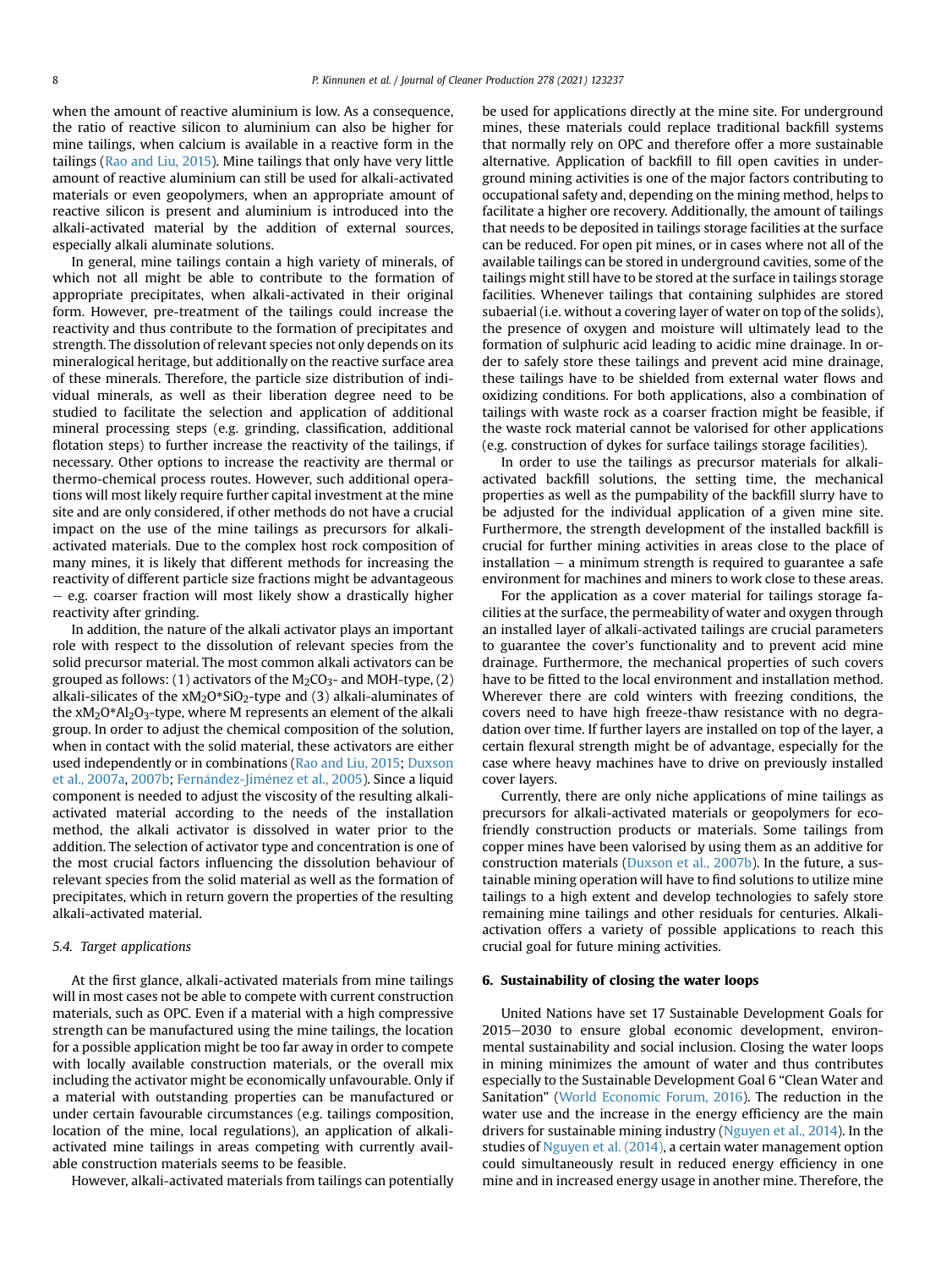solutions are always case-specific.

The paradigm of sustainable mining has been debated for years or decades. In a review of the literature on sustainability in mining, Laurence (2011) found that there is rather limited guidance for mine operators that they could use sustainability frameworks and theory in action. The implementation of leading practices can improve the sustainability of mine sites, when environment, economics, community, safety and resource efficiency are taken into account. It is also evident that impacts over the entire life cycle of a mine operation need to be considered, including e.g. supply chains for additives and energy used in the mine (Mancini et al., 2018). Further, it is clear that risks need to be assessed as well, to not exclude potential impacts from the mine linked to accidents and unplanned events, e.g. for releases of heavy metal emissions from tailings ponds. Especially when comparing a mine with closed water cycles to a mine with open water cycles, inclusion of risks is important since closing the water cycles changes and typically reduces the risks from the mine. For example, it promises to reduce the risks of large tailing ponds (Di Noi and Ciroth, 2018).

The overall sustainability assessment for a mine site with the idea to close the water cycle thus includes a data collection for current and future status with life cycle modelling; a qualitative, causal loop diagram modelling that serves to provide a detailed understanding of the situation at the mine site, including stressors and screening and hot spot analysis, which both feed the sustainability assessment. The sustainability assessment should be prepared to include various scenarios to "play around" with e.g. different weather conditions, different detailed technical solutions for closing the water cycle, and different scales and water recycling rates. Further, risk assessment and detailed geochemical modelling of the mine site are important to understand and reflect potential emissions and impacts from tailings stacks and from the mining location.

For the social acceptance, Prno (2013) pointed out the increased demand of communities worldwide to be involved in the decision making processes for local mining projects, to have a greater share of benefits and to obtain assurances of safe and responsible mineral development. At the same time, legal compliance with state environmental regulations is not considered completely sufficient in satisfying the expectations of societies with regards to mining. In addition, the mining operations need to recover 'social licence to operate' (SLO) to avoid potential conflicts and related business risks. However, there is limited amount of research to determine factors leading to the issuance or non-issuance of a SLO in the complex environment often characterising the mineral development projects. Prno (2013) indicated that to obtain a SLO, it is important to consider the following five points: (1) the context; (2) to build the SLO based on relationships; (3) to respect the sustainability concept for the communities, since it is a dominant concern; (4) to include public participation in the decision making process to some extent; and (5) to be flexible and adaptable to confront complexity.

Closing the water loop fits into the requirements of the SLO, since one major concern of the communities in front of the mine operation or project is the impacts on their water resources, during and after the life of the project. Therefore, it is crucial to demonstrate that the project invests in real solutions that are not only beneficial for the mineral beneficiation, but also for local communities in terms of no-impact on the water cycle.

The solutions thus provided must in turn be energy-effective and represent a low carbon and overall sustainability footprint. For instance, much has been debated on the green energy solutions such as solar energy sources into the mine operations. Chile is running into this process due to the fact, that most of the mines are located in or close to the Atacama Desert. However, this may not be applicable to all operations especially those in the Northern Hemisphere or even in the upper Artic Circle. Renewable energy technologies have gained increased interest in mining one of the principles of sustainable mining industry (Zharan and Bongaerts, 2017). These authors studied this process in various pilot projects in major mining countries worldwide. Switching from fossil fuel to renewable energy technologies depends on decision making processes. According to the authors, research on decision making to use renewable energy in mining is underdeveloped. They present a practical decision rule, which is based on a principle of indifference between renewable energy and fossil fuel technologies and on suitable time management to come to the conclusion that essentially the decisions are based on capital and operational costs. Carbon emissions are of course only one aspect of mining impacts; heavy metal emissions, landscape changes, and access to local resources like water are others. It is recommended, with solutions now available e.g. from recent research projects such as ITERAMS ([www.iterams.eu\)](http://www.iterams.eu), to provide a full sustainability assessment of the mine operation, in order to increase the trust and confidence of the public.

#### 7. Importance of industry examples

Industrial examples of closing the water loops in mining operations and valorizing tailings can be crucial for the acceleration of sustainable thinking within the whole mining sector. According to Campbell (2006), institutional conditions clearly affect the responsible behaviour of corporations. Even though the preassumptions generally assume a reluctance to regulations in the mining sector, global standard setting and stricter policies are preferred over regulatory uncertainties by large mining companies (Dashwood, 2014). The companies tend to follow the examples of big profitable mining companies. At some point, the way of thinking and same kinds of rules are shared between the professionals in the field (de Villiers et al., 2014; Stål and Corvellec, 2018). According to Nikolaou and Evangelinos (2010), similar environmental management practices in the mining sector are based on mimicking the successful mining companies. The conformance is further increased by regulations and stakeholder demands (de Villers et al., 2014). There can be also changes in the institutional environment, when for example new technologies are developed (Tao, 2016). When good examples of closing the water loops and valorizing the tailings in the mining sector exist, their potential will be explored at some point also by other mining companies.

## 8. Conclusion

Conservation and management of freshwater resources belong to major challenges of this century. Despite the fact that the net consumption of water is low compared to other economic activities such as agriculture, in mining one should be able to control the quantity of water intake, as well as the volume and quality of effluents. Conventionally, water, ore and tailings are considered separately from each other, even though they are strongly interconnected.

When closing the water loops, the plant is technically isolated from the surrounding water systems. All water will be recycled within the plant and tailings are deposited filter dry. Closing the water loops in mining requires the development of new methods to control and optimize water qualities for all process steps. The closure of water cycles will inevitably result in the process disturbance and instability. This complete water recycling requires new holistic water management in mining.

Tailings and mine water issues should be considered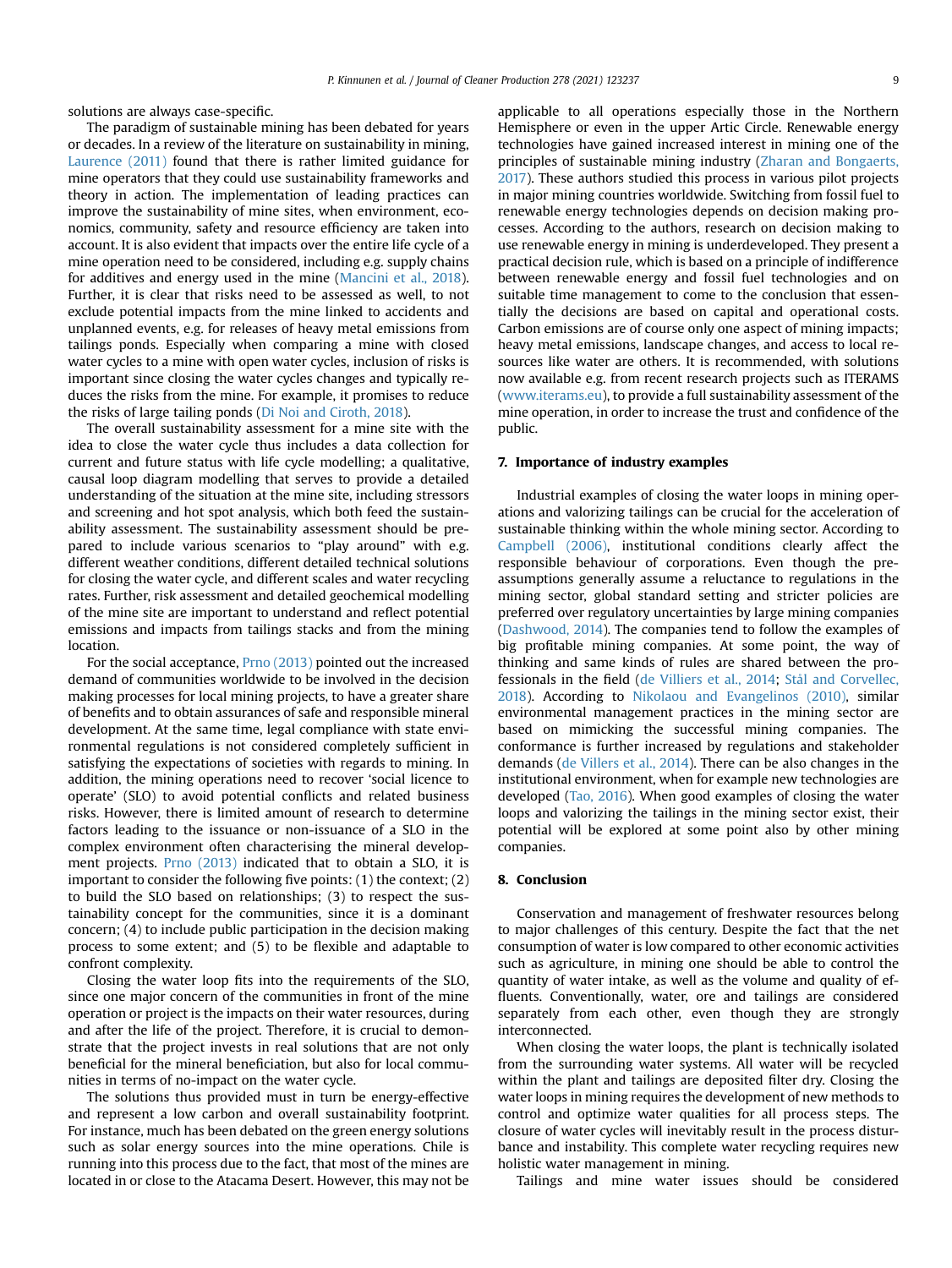simultaneously, not separately. Ore sorting affects the ore quality, which further affects the water quality in flotation and tailings quality in further applications or disposal. The closed water loops are possible only then, when the tailings are filtered and stacked dry. Geopolymerisation of the remaining tailings can be used in water and oxygen tight covers on the deposited tailings or for backfilling. The traditional end-of-pipe solution thinking targets to cleaning the effluents and storing the waste and considers the effluents and wastes valueless. However, the water and waste streams contain value, which needs to be utilized.

There has been very limited research on such complex dynamic systems, where the interactions are accounted from a systematic and holistic perspective. Furthermore, there is very scarce understanding of the final balance of a fully recycled water system. In the future, the mining industry is expected to considerably increase the water recycling rates, which results in increased complexity in water management. New knowledge and technologies enable the path towards recycling of water and valorizing tailings to improve environmental and economic performance. In the ITERAMS project, new holistic water and waste concepts and a procedure to assess the overall sustainability of mine operations are developed. These solutions are jointly validated by industrial and research partners at the mine sites in Finland, Portugal and South Africa. The results are then combined for the development of the water recycling testing protocol for the mining industry. It has been shown, that the mining companies tend to follow the examples of big profitable mining companies. Therefore, it is important to create success stories in the industry for closing the water loops, which other companies can follow.

From the social standpoint, one could contend that one of the main origins of conflicts between mine projects and communities is the perception of the competition for water, both in terms of quantity and quality. Such situation worsens in periods of severe drought like the one experienced in the Andean region from 2010 to 2020. Results from the ITERAMS project help at communicating with communities and integrating them into the development of the mining regions thus promoting the education and wealth of their inhabitants. Future direction of research should include new on-line and remote sensing and control of operations. Educating communities in this respect would facilitate their engagement in the mining projects and cover the gap that one perceives today in a sustainable integration of the mine operations.

#### Declaration of competing interest

The authors declare that they have no known competing financial interests or personal relationships that could have appeared to influence the work reported in this paper.

#### Acknowledgements

This project has received funding from the European Union's Horizon 2020 Research and Innovation program under Grant Agreement no. 730480, ITERAMS project (Integrated mineral technologies for more sustainable raw material supply).

#### References

- Adiansyah, J.S., Rosano, M., Vink, S., Keir, G., 2015. A framework for a sustainable approach to mine tailings management: disposal strategies. J. Clean. Prod. 108, 1050e1062. <https://doi.org/10.1016/j.jclepro.2015.07.139>.
- [Ashley, K.J., Callow, M.I., 2000. Ore variability: Exercises in geometallurgy. Eng. Min.](http://refhub.elsevier.com/S0959-6526(20)33282-0/sref2) 201 (2), 24-[28](http://refhub.elsevier.com/S0959-6526(20)33282-0/sref2).
- Asif, Z., Chen, Z., 2016. Environmental management in North American mining sector. Environ. Sci. Pollut. Control Ser. 23, 167-179. [https://doi.org/10.1007/](https://doi.org/10.1007/s11356-015-5651-8) [s11356-015-5651-8.](https://doi.org/10.1007/s11356-015-5651-8)
- Askham, T.M., Van der Poll, H.M., 2017. Water sustainability of selected mining

companies in South Africa. Sustainability 2017 (9), 957. [https://doi.org/10.3390/](https://doi.org/10.3390/su9060957) [su9060957.](https://doi.org/10.3390/su9060957)

- [Bailey, R.P., 1970. Case for reclamation of mineral processing water. Can. Min. J.](http://refhub.elsevier.com/S0959-6526(20)33282-0/sref5) [87](http://refhub.elsevier.com/S0959-6526(20)33282-0/sref5)-[92. June](http://refhub.elsevier.com/S0959-6526(20)33282-0/sref5).
- [BRGM, 2001. Management of mining, quarrying and ore-processing waste in the](http://refhub.elsevier.com/S0959-6526(20)33282-0/sref6) [European Union, p. 79.](http://refhub.elsevier.com/S0959-6526(20)33282-0/sref6)
- Campbell, J.L., 2006. Institutional analysis and the paradox of corporate social responsibility. Am. Behav. Sci. 49 (7), 925–938. [https://doi.org/10.1177/](https://doi.org/10.1177/0002764205285172) [0002764205285172](https://doi.org/10.1177/0002764205285172).
- Corin, K.C., Reddy, A., Miyen, L., Wiese, J.G., Harris, P.J., 2011. The effect of ionic strength of plant water on valuable mineral and gangue recovery in a platinum bearing ore from the Merensky reef. Miner. Eng. 24, 131-137. [https://doi.org/](https://doi.org/10.1016/j.mineng.2010.10.015) [10.1016/j.mineng.2010.10.015.](https://doi.org/10.1016/j.mineng.2010.10.015)
- Cutmore, N.G., Liu, Y., Middleton, A.G., 1998. On-line ore characterisation and sorting. Miner. Eng. 11 (9), 843-847. [https://doi.org/10.1016/S0892-6875\(98\)](https://doi.org/10.1016/S0892-6875(98)00071-5) [00071-5](https://doi.org/10.1016/S0892-6875(98)00071-5).
- Dashwood, H.S., 2014. Sustainable development and industry self-regulation: Developments in the global mining sector. Bus. Soc. 53  $(4)$ , 551–582. [https://](https://doi.org/10.1177/0007650313475997) [doi.org/10.1177/0007650313475997.](https://doi.org/10.1177/0007650313475997)
- [Davidovits, J., 1994. Proceedings of the 1st International Conference on alkaline](http://refhub.elsevier.com/S0959-6526(20)33282-0/sref11) [cements and Concretes \(Kiev\), pp. 131](http://refhub.elsevier.com/S0959-6526(20)33282-0/sref11)-[149.](http://refhub.elsevier.com/S0959-6526(20)33282-0/sref11)
- de Villiers, C., Low, M., Samkin, G., 2014. The institutionalization of mining company sustainability disclosures. J. Clean. Prod. 84, 51-58. [https://doi.org/10.1016/](https://doi.org/10.1016/j.jclepro.2014.01.089) [j.jclepro.2014.01.089](https://doi.org/10.1016/j.jclepro.2014.01.089).
- Deng, M., Liu, Q., Xu, Z., 2013. Impact of gypsum supersaturated water on the uptake of copper and xanthate on sphalerite. Miner. Eng.  $49, 165-171$ . [https://doi.org/](https://doi.org/10.1016/j.mineng.2013.05.014) [10.1016/j.mineng.2013.05.014](https://doi.org/10.1016/j.mineng.2013.05.014).
- Di Noi, C., Ciroth, A., 2018. Environmental and social pressures in mining. Results from a sustainability hotspots screening. Resources 80, 7. [https://doi.org/](https://doi.org/10.3390/resources7040080) [10.3390/resources7040080](https://doi.org/10.3390/resources7040080).
- [Donoso, M., Robles, P.A., G](http://refhub.elsevier.com/S0959-6526(20)33282-0/sref15)álvez, E.D., Cisternas, L.A., 2013. Particle size effect on the effi[cient use of water and energy in mineral concentration processes. Ind. Eng.](http://refhub.elsevier.com/S0959-6526(20)33282-0/sref15) [Chem. Res. 52, 17686](http://refhub.elsevier.com/S0959-6526(20)33282-0/sref15)-[17690 dx.doi.org/10.1021/ie402099n.](http://refhub.elsevier.com/S0959-6526(20)33282-0/sref15)
- Driussi, C., Jansz, J., 2006. Technological options for waste minimisation in the mining industry. J. Clean. Prod. 14, 682-688. [https://doi.org/10.1016/](https://doi.org/10.1016/j.jclepro.2004.01.013) [j.jclepro.2004.01.013.](https://doi.org/10.1016/j.jclepro.2004.01.013)
- [Duffy, K., Valery, W., Jankovic, A., Holtham, P., 2015. Integrating bulk ore sorting into](http://refhub.elsevier.com/S0959-6526(20)33282-0/sref17) a mining operation to maximise profi[tability. In: Proceedings of Metallurgical](http://refhub.elsevier.com/S0959-6526(20)33282-0/sref17) [Plant Design and Operating Strategies, September 2015. Australia, Perth,](http://refhub.elsevier.com/S0959-6526(20)33282-0/sref17) [pp. 273](http://refhub.elsevier.com/S0959-6526(20)33282-0/sref17)-[287.](http://refhub.elsevier.com/S0959-6526(20)33282-0/sref17)
- Duxson, P., Provis, J.L., Lukey, G.C., van Deventer, J.S.J., 2007a. The role of inorganic polymer technology in the development of 'Green concrete'. Cement Concr. Res. 37, 1590-1597. <https://doi.org/10.1016/j.cemconres.2007.08.018>.
- Duxson, P., Fernández-Jiménez, A., Provis, J.L., Lukey, G.C., Palomo, A. Deventer, J.S.J., 2007b. Geopolymer technology: the current state of the art. J. Mater. Sci. 42, 2917-2933. <https://doi.org/10.1007/s10853-006-0637-z>
- [Department of Water Affairs and Forestry \(DWAF\), 2006a. Best Practice Guideline](http://refhub.elsevier.com/S0959-6526(20)33282-0/sref20) [H3: Water Reuse and Reclamation. BPG-H3, pp. 1](http://refhub.elsevier.com/S0959-6526(20)33282-0/sref20)-[25. South Africa.](http://refhub.elsevier.com/S0959-6526(20)33282-0/sref20)
- [Department of Water Affairs and Forestry \(DWAF\), 2006b. Best Practice Guideline](http://refhub.elsevier.com/S0959-6526(20)33282-0/sref21) [G2: Water and Salt Balances. BPG-G2, pp. 1](http://refhub.elsevier.com/S0959-6526(20)33282-0/sref21)-[52. South Africa](http://refhub.elsevier.com/S0959-6526(20)33282-0/sref21).
- Edraki, M., Baumgartl, T., Manlapig, E., Bradshaw, D., Franks, D.M., Moran, C.J., 2014. Designing mine tailings for better environmental, social and economic outcomes: a review of alternative approaches. J. Clean. Prod. 84, 411-420. [https://](https://doi.org/10.1016/j.jclepro.2014.04.079) [doi.org/10.1016/j.jclepro.2014.04.079](https://doi.org/10.1016/j.jclepro.2014.04.079).
- Fernández-Jiménez, A., Palomo, A., Criado, M., 2005. Microstructure development of alkali-activated fly ash cement: a descriptive model. Cement Concr. Res. 35 (6), 1204-1209. [https://doi.org/10.1016/j.cemconres.2004.08.021.](https://doi.org/10.1016/j.cemconres.2004.08.021)
- [Foggiatto, B., Bueno, M., Lane, G., McLean, E., Chandramohan, R., 2014. The eco](http://refhub.elsevier.com/S0959-6526(20)33282-0/sref24)[nomics of large scale ore sorting. In: Proceedings of the XXVII International](http://refhub.elsevier.com/S0959-6526(20)33282-0/sref24) [Mineral Processing Congress](http://refhub.elsevier.com/S0959-6526(20)33282-0/sref24) e [IMPC 2014. 20-24 October, 2014. Chile, Santiago](http://refhub.elsevier.com/S0959-6526(20)33282-0/sref24).
- Gao, L., Bryan, B.A., Liu, J., Li, W., Chen, Y., Liu, R., Barrett, D., 2017. Managing too little and too much water: Robust mine-water management strategies under variable climate and mine conditions. J. Clean. Prod. 162, 1009-1020. [https://doi.org/](https://doi.org/10.1016/j.jclepro.2017.06.101) [10.1016/j.jclepro.2017.06.101.](https://doi.org/10.1016/j.jclepro.2017.06.101)
- [Glukhovsky, V.D., 1994. Proceedings of the 1st International Conference on alkaline](http://refhub.elsevier.com/S0959-6526(20)33282-0/sref26) [cements and Concretes, pp. 1](http://refhub.elsevier.com/S0959-6526(20)33282-0/sref26)-[9](http://refhub.elsevier.com/S0959-6526(20)33282-0/sref26).
- Gordon-Smith, H., 2012. Water myths: the illusion of Canada's endless water supply. J. Water Resour. Protect. 4, 807-811. [https://doi.org/10.4236/](https://doi.org/10.4236/jwarp.2012.410093) [jwarp.2012.410093](https://doi.org/10.4236/jwarp.2012.410093).
- Grotowski, A., Witecki, K., 2017. Research on the possibility of sorting application for separation of shale and/or gangue from the feed of Rudna concentrator. E3S<br>Web of Conferences 18, MEC2017. https://doi.org/10.1051/e3sconf/ MEC2017. [https://doi.org/10.1051/e3sconf/](https://doi.org/10.1051/e3sconf/20171801004) [20171801004.](https://doi.org/10.1051/e3sconf/20171801004)
- Gülcan, E., Gülsoy, Ö.Y, 2017. Performance evaluation of optical sorting in mineral processing - a case study with quartz, magnesite, hematite, lignite, copper and gold ores. Int. J. Miner. Process. 169, 129-141. [https://doi.org/10.1016/](https://doi.org/10.1016/j.minpro.2017.11.007) [j.minpro.2017.11.007.](https://doi.org/10.1016/j.minpro.2017.11.007)
- Gunson, A.J., Klein, B., Veiga, M., Dunbar, S., 2012. Reducing mine water re-<br>quirements. J. Clean. Prod. 21, 71–82. https://doi.org/10.1016/ J. Clean. Prod. 21,  $71-82$ . [https://doi.org/10.1016/](https://doi.org/10.1016/j.jclepro.2011.08.020) [j.jclepro.2011.08.020](https://doi.org/10.1016/j.jclepro.2011.08.020).
- Ihle, C.F., Kracht, W., 2018. The relevance of water recirculation in large scale mineral processing plants with a remote water supply. J. Clean. Prod. 177, 34-51. <https://doi.org/10.1016/j.jclepro.2017.12.219>.
- [Ikumapayi, F., Hanumantha Rao, K., 2015. Recycling process water in complex sul](http://refhub.elsevier.com/S0959-6526(20)33282-0/sref32)fide ore fl[otation: effect of calcium and sulfate on sul](http://refhub.elsevier.com/S0959-6526(20)33282-0/sref32)fide minerals recovery.